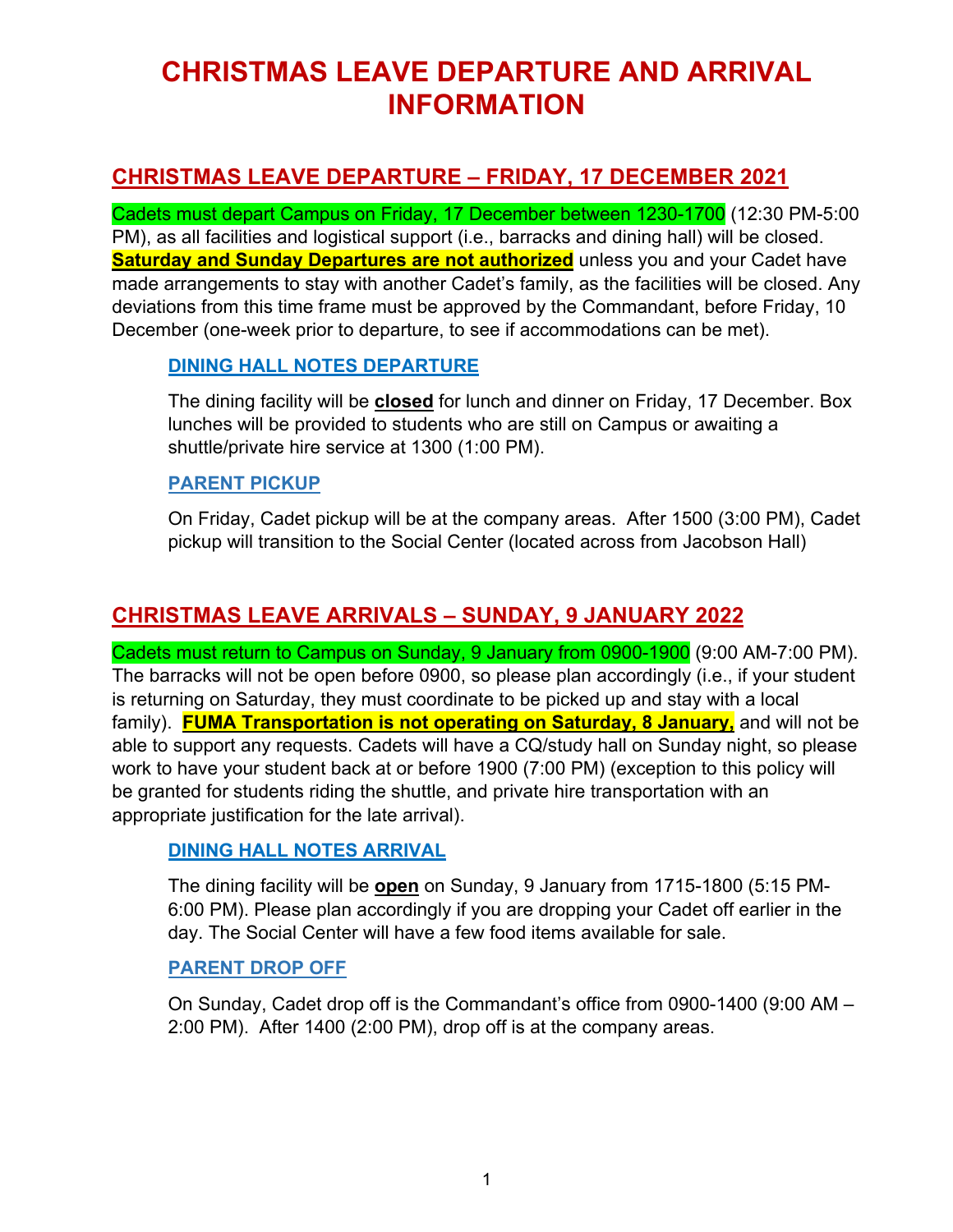# **CHRISTMAS LEAVE DEPARTURE AND ARRIVAL INFORMATION**

## **FUMA TRANSPORTATION INFORMATION**

**All transportation requests must be submitted in Orah, (not by phone please) and received no later than Friday, 10 December 2021. Please provide the following information so Cadets can reach their destination safely:**

- **Travel itinerary**
- **Cell phone number for Cadet and Parent(s)**
- **Airline/train/bus confirmation of unaccompanied minor**

Fork Union Military Academy has shuttles scheduled to depart at 1300 (1:00 PM) on Friday, 17 December 2021, to the following locations: Richmond AMTRAK, Richmond Airport, Richmond Greyhound, Washington National Airport, and Dulles Airport for major leaves. Private hire drivers may be available to other locations, or at earlier/later times. **See FUMA Transportation Information and Fees** for additional information.

### **PLEASE ALLOW ENOUGH TRAVEL TIME FOR CADETS TO GET TO THEIR TRANSPORTATION LOCATION AND THROUGH SECURITY**

Fork Union Military Academy has shuttles scheduled to pick up Cadets on Sunday, 9 January 2022 at the following location and time:

- **Richmond RIC Airport:** 
	- o **Arrive at 1000 and Depart at 1200**
	- o **Arrive at 1500 and Depart at 1700**
- **RVR Amtrak/Greyhound:** 
	- o **Arrive at 1230 and Depart at 1330**
	- o **Arrive at 1730 and Depart at 1830**
- **Dulles IAD Airport: Arrive at 1500 (3:00 PM) and Depart at 1700 (5:00 PM)**
- **Reagan DCA Airport: Arrive at 1500 (3:00 PM) and Depart at 1700 (5:00 PM)**

**NOTE: Times outside the above information must schedule a private hire.**

### **UNACCOMPANIED MINORS**

Cadets traveling as "unaccompanied minors" must be escorted to and from the gate of their public transportation. The determination is made by the public transportation carrier and is based on age. If your Cadet is under the age limit, please email **yorkw@fuma.org** for information and arrangements for transportation and escort.